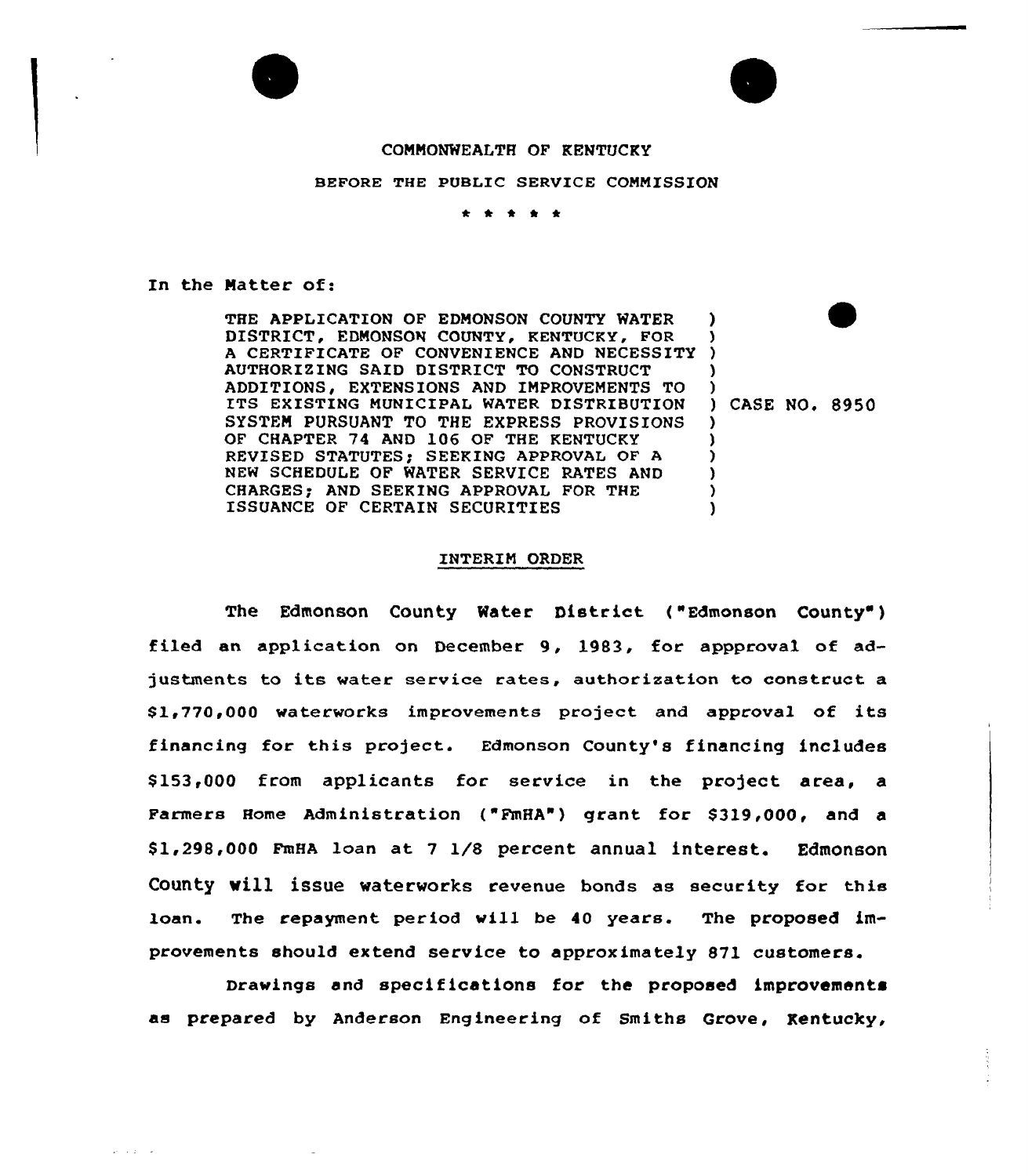{ Engineer ) have been approved by the Division of Water of the Natural Resources and Environmental Protection Cabinet.

<sup>A</sup> hearing on Edmonson County's proposed construction, financing and rates vas held in Frankfort, Kentucky, on April 4, 1984. There vere no intervenors and no protests were entered. This Interim Order vill address the construction and financing portion of the application. <sup>A</sup> subsequent Order vill address Edmonson County's rate adjustment proposals.

The Public Service Commission, after consideration of the application and evidence of record and being advised, is of the opinion and finds that:

1. The water service needs of the customers to be served by the proposed waterline extension into Grayson County require the construction of additional facilities in order to provide adequate flovs and pressure.

2. The water service needs of. the customers to be served by the proposed waterline extension into Hart County require the installation of water pressure reducing facilities in order to lower the anticipated available pressure to acceptable levels.

3. With the construction of the additional facilities listed in findings number 1 and number <sup>2</sup> herein, public convenience and necessity require that the construction proposed in the application and record be performed and that a certificate of public convenience and necessity be granted.

4. Edmonson County should file with this Commission copies of the engineering drawings and specifications, cost estimates,

 $-2-$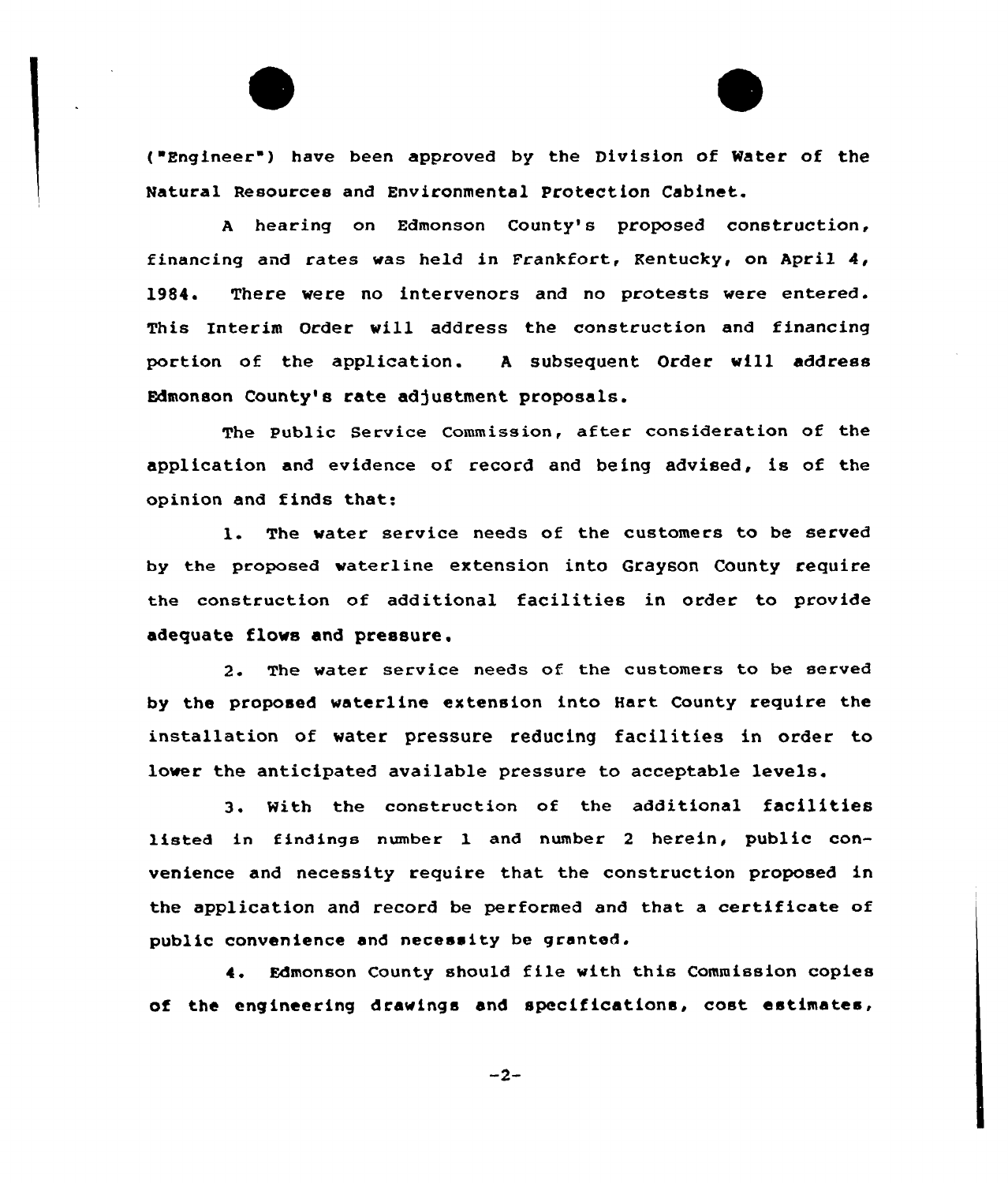

and its request for approval of the additional construction listed in findings number 1 and number <sup>2</sup> herein within 90 days of the date of this Order.

5. The approved construction includes about 59.5 miles of water mains and miscellaneous appurtenances thereto. The low bids received for the proposed work totaled  $$1,331,705$  which will require about  $$1,770,000$  after allowances are made for fees, contingencies and other indirect costs.

6. Any deviations from the approved construction which could adversely affect service to any customer should be subject to prior approval of this Commission.

7. The proposed borrowing of \$1,298,000 is for lawful objects within the corporate purposes of Edmonson County, is necessary and appropriate for and consistent with the proper performance of services to the public by Edmonson County and will not impair its ability to perform these services.

8. The financing secured by Edmonson County for this project will be needed to pay for the work herein approved and recommended. Edmonson County's financing plan should, therefore, be approved.

9. Edmonson County should furnish duly verified documentation of the total cost of this project including the cost of construction and all other capitalized costs (engineering, legal, administrative, etc .) within <sup>60</sup> days of the date that construction is substantially completed.

 $-3-$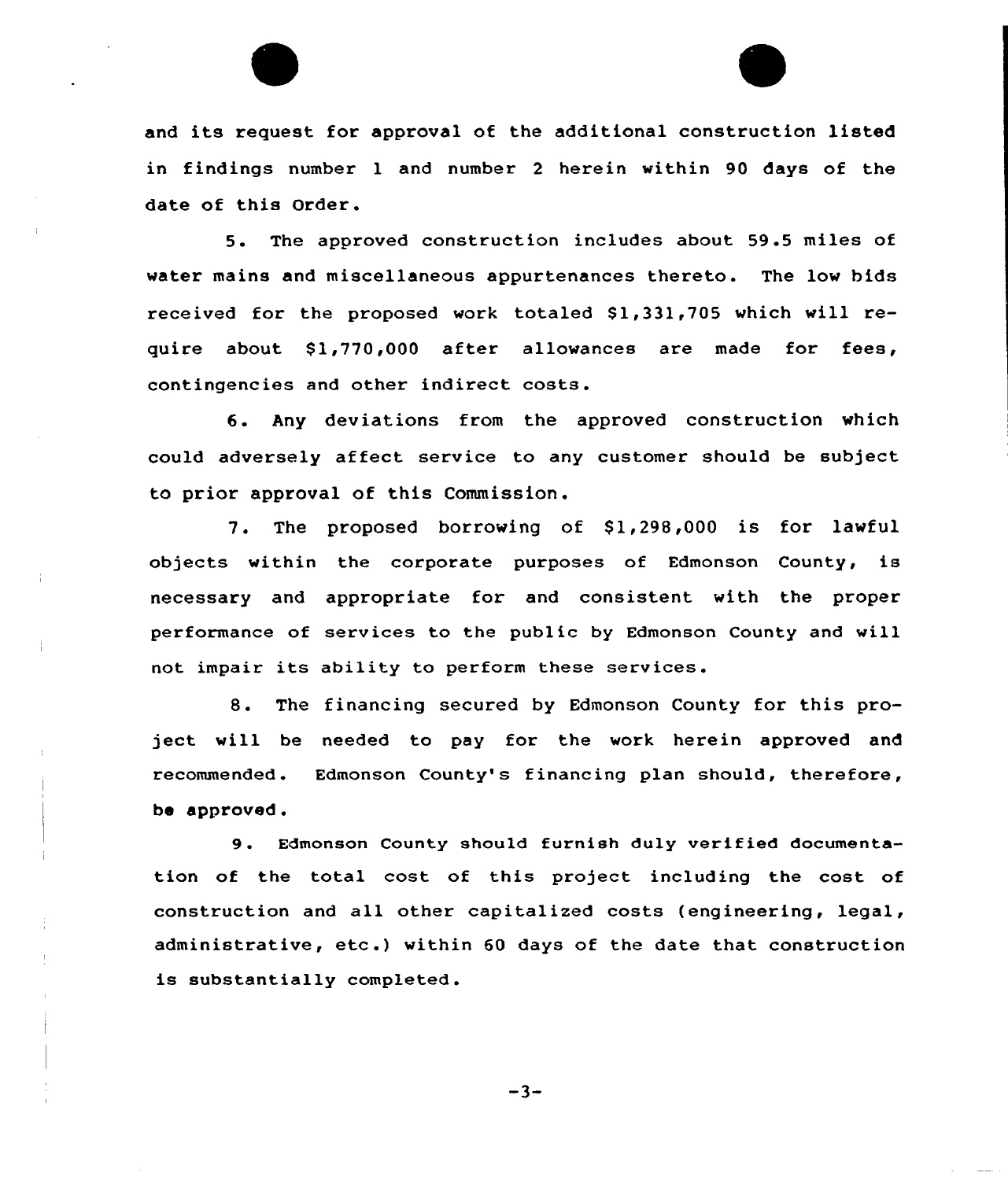10. Edmonson County's contract with its Engineer should require the provision of full-time resident inspection under the general supervision of a professional engineer with a Kentucky registration in civil or mechanical engineering. This supervision and inspection should insure that the construction work is done in accordance with the contract drawings and specifications and in conformance with the best practices of the construction trades involved in the project.

ll. Edmonson County should require the Engineer to furnish a copy of the record drawings and a signed statement that the construction has been satisfactorily completed in accordance with the contract plans and specifications within 60 days of the date of substantial completion of this construction.

12. <sup>A</sup> 5/8" x 3/4" meter should be the standard customer service meter and should be installed at all points of service unless the customer provides sufficient justification for the installation of a larger meter. Further, any customer with a larger meter, with the exception of special contract customers, should pay for the service in accordance with Edmonson County's approved meter size rate schedule.

13. Edmonson County should file with the Commission a copy of all contractual agreements for the provision of services or the purchase of services which are subject to the approval of this Commission.

IT IS THEREFORE ORDERED that Edmonson County be and it hereby is granted <sup>a</sup> certificate of public convenience and necessity to proceed with the waterworks improvements project set

 $-4-$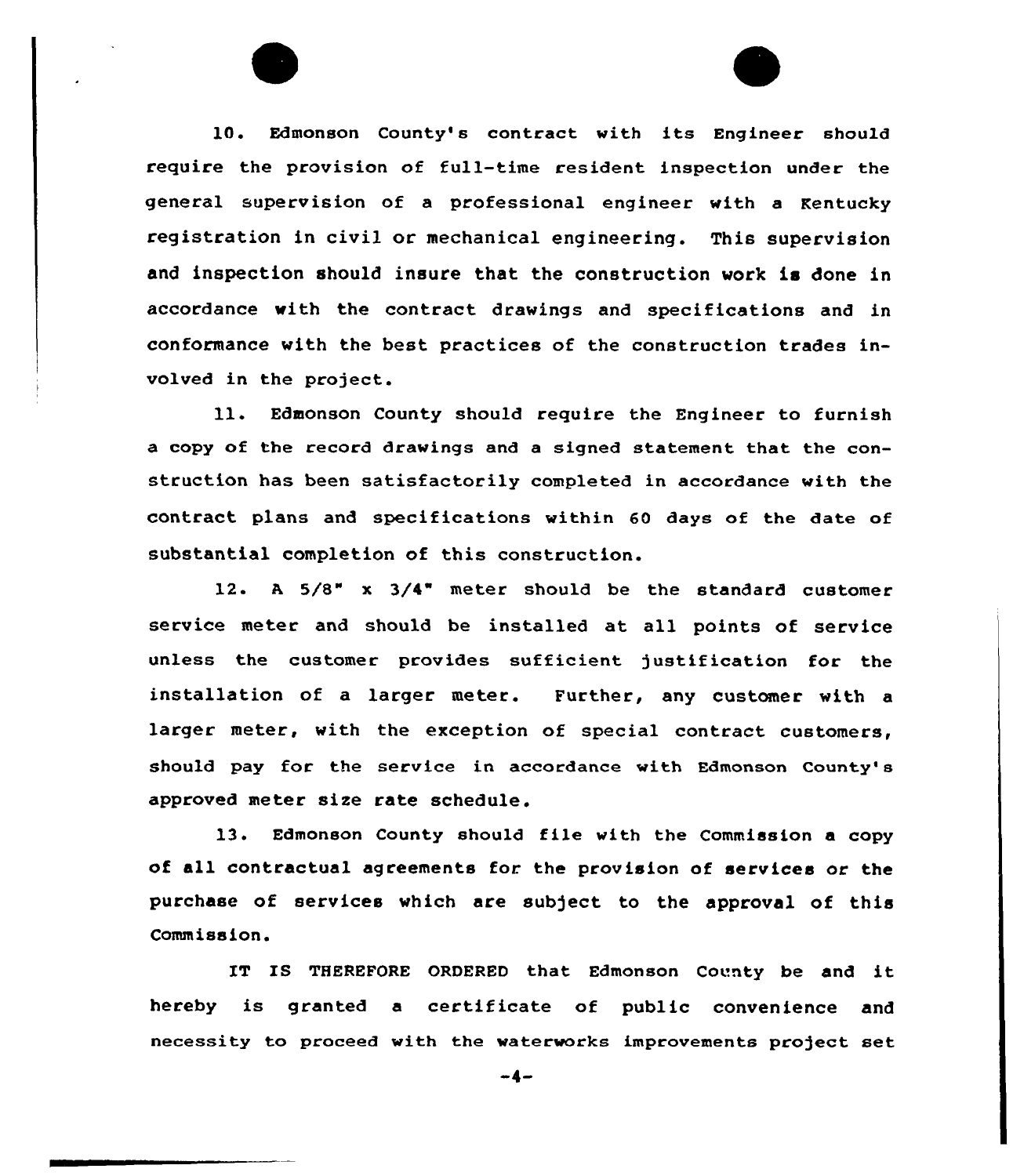

forth in the drawings and specifications of record herein on the condition that the construction of additional facilities be made in accordance with findings number <sup>1</sup> and number <sup>2</sup> herein.

IT IS FURTHER ORDERED that Edmonson County shall file with this Commission copies of the engineering drawings and specifications, cost estimates, and its request for approval of the additional construction listed in findings number 1 and number <sup>2</sup> herein within 90 days of the date of this Order.

IT IS FURTHER ORDERED that any deviations from the approved construction that could adversely affect service to any customer shall be subject to the prior approval of this Commission.

IT IS FURTHER ORDERED that Edmonson County's plan for financing its construction work in the amount of  $$1,770,000$ , including a 40-year loan of 81,298,000 at <sup>7</sup> 1/8 percent interest from the FmHA, be and it hereby is approved .

IT IS FURTHER ORDERED that Edmonson County shall file with the Commission duly verified documentation which shows the total costs of construction herein certificated including all capitalized costs (engineering, legal, administrative, etc.) within 60 days of the date that construction is substantially completed.

IT Is FURTHER oRDERED that the contract between Fdmonson County and its Engineer shall require the provision of full-time resident inspection under the general supervision of a professional engineer with a Kentucky registration in civil or mechanical engineering. This supervision and inspection shall insure that the construction work is done in accordance with the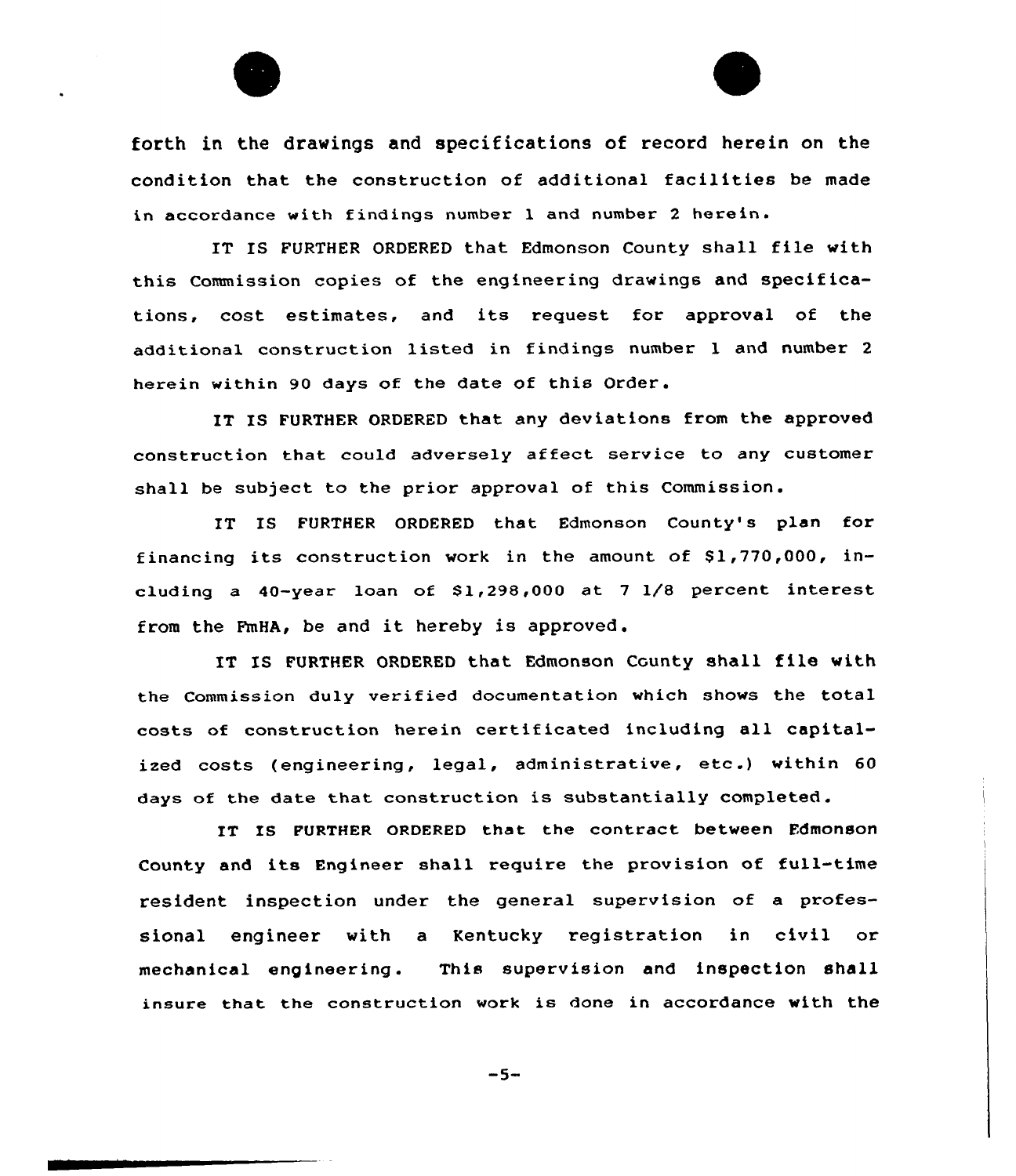contract plans and specifications and in conformance with the best practices of the construction trades involved in the project.

IT IS FURTHER ORDERED that Edmonson County shall require the Engineer to furnish to the Commission a copy of the record drawings and a signed statement that the construction has been satisfactorily completed and done in accordance with the contract plans and specifications within 60 days of the date of substantial completion of the proposed construction.

IT IS PURTHER ORDERED that a 5/8" x 3/4" meter shall be the standard customer service meter and shall be installed at all points of service unless the customer provides sufficient justification for the installation of a larger meter. Purther, any customer with a larger meter, with the exception of special contract customers, shall pay for that service in accordance with Edmonson County's approved meter size rate schedules.

IT Is FURTHER oRDERED that Edmonson county shall file with the Commission a copy of all contractual agreements for the provision of services or for the purchase of services which are subject to the approval of this Commission.

Nothing contained herein shall be deemed a warranty of the Commonwealth of Kentucky, or any agency thereof, of the financing herein authorized.

 $-6-$